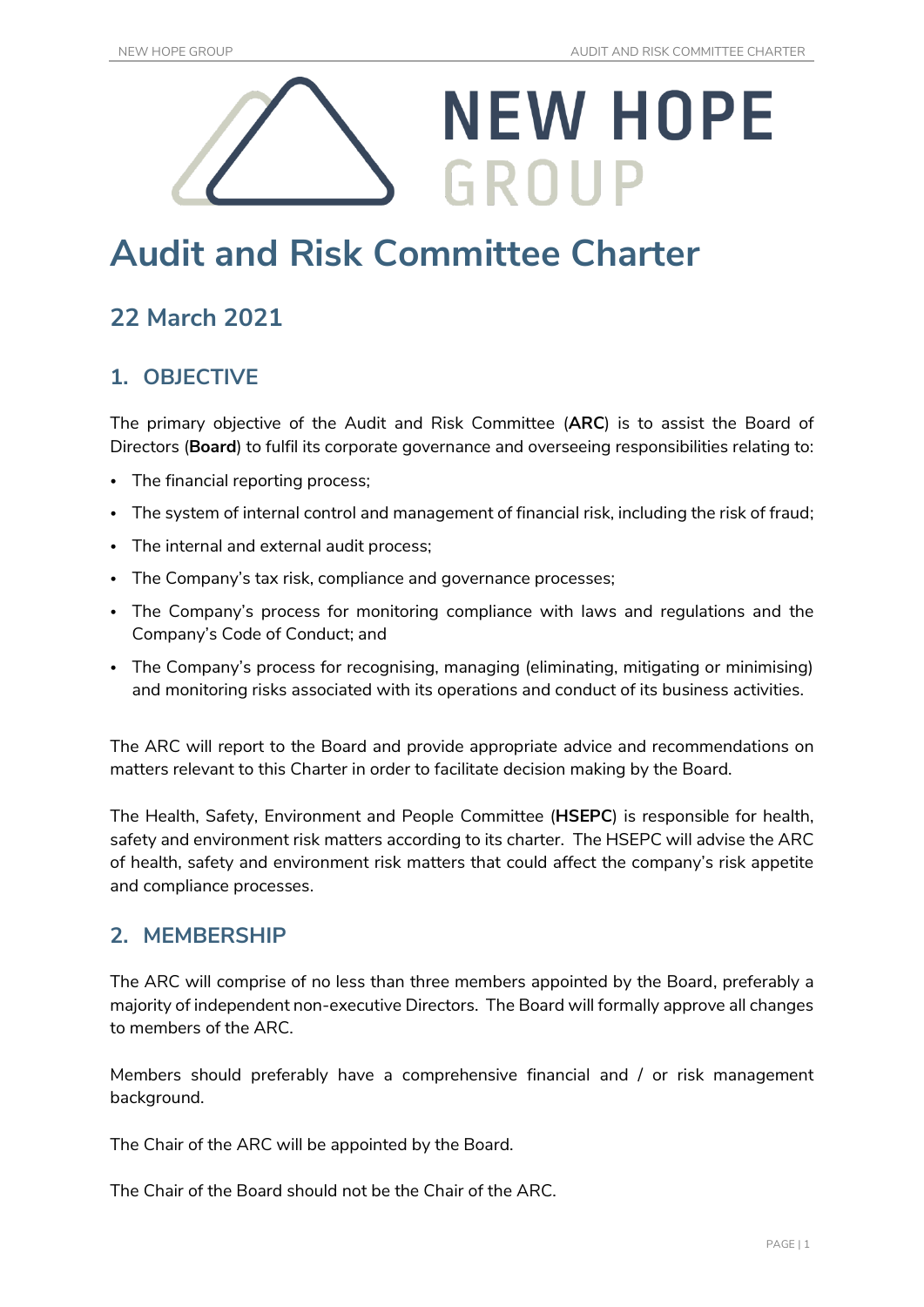# **3. AUTHORITY**

The ARC is authorised by the Board to investigate any activity within its terms of reference. It is authorised to seek any information it requires from any employee and all employees are directed to cooperate with any requests made by the ARC.

The ARC is authorised by the Board to obtain outside legal or other independent professional advice and to secure the assistance of outsiders with relevant experience and expertise if it considers this necessary, but only after consultation with the Chair of the Board.

The ARC shall have unlimited access to both the internal and external auditors and to senior management of the Company.

# **4. MEETINGS**

The ARC will meet at least four times a year.

The ARC may call such additional meetings as the Chair of the ARC decides are necessary for the ARC to fulfil its duties. In addition, the Chair of the ARC is required to call a meeting of the ARC when required to do so by an ARC member, the Chief Executive Officer, the Chief Financial Officer, the internal auditors or the external auditors.

The members will nominate a Secretary to the ARC who shall be responsible, in conjunction with the Chair of the ARC for preparing an agenda for each meeting. The agenda will be provided to the ARC members prior to each meeting. In preparing the agenda, the Chair of the ARC and the Secretary shall consult with the internal and external auditors where appropriate. The Secretary will also be responsible for keeping and circulating minutes. The minutes of meetings will be approved by the ARC and signed by the Chair of the ARC.

It is expected that the Chief Executive Officer and Chief Financial Officer will usually attend each meeting, at the discretion of the Chair of the ARC – in order that, inter alia, the ARC may be made directly aware of the views of the Company's management. Representatives of the internal and external auditors will also attend at the discretion of the ARC. The ARC, or Chair of the ARC, may invite other persons to its meetings as it deems necessary. All Directors may attend meetings.

# **5. RESPONSIBILITIES**

The ARC shall:

- Evaluate the internal control environment;
- Oversee and appraise the coverage and quality of the audits conducted by the Company's internal and external auditors;
- Oversee and appraise the adequacy and quality of Company's process for recognising, managing and monitoring risks associated with its operations and conduct of its business activities;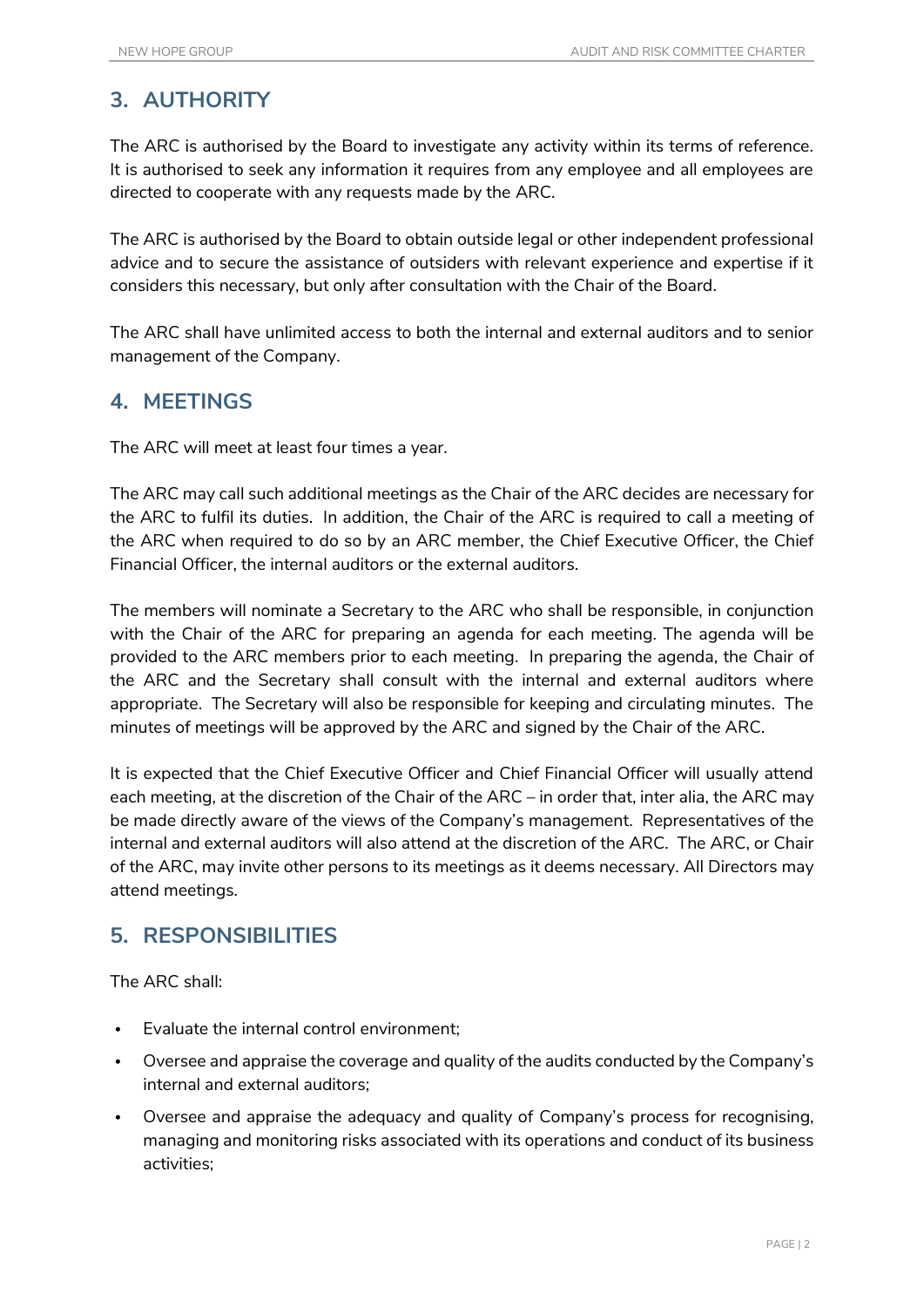- Maintain open lines of communications among the Board, the internal auditors and the external auditors to exchange views and information, as well as confirm the auditors' respective authority and responsibilities;
- Serve as an independent and objective party to review the financial information presented by management to shareholders, analysts and the general public;
- Oversee and appraise the process for managing the Company's tax affairs including the adequacy and quality of Company's process for recognising, managing and monitoring tax risks, compliance, governance and reporting;
- Oversee and appraise the framework for managing compliance with the *Corporations Act 2001 (Cth)*, ASX Listing Rules and any other applicable requirements; and
- Consider any other matters referred to it by the Board.

The specific duties of the ARC shall be:

#### **5.1 Internal Control**

Evaluate whether management is setting the appropriate "control culture" by communicating the importance of internal control and the management of risk and ensuring that all employees have an understanding of their roles and responsibilities.

Evaluate the Company's exposure to fraud.

Review the adequacy of the security of computer systems and applications, and the contingency plans for processing financial information in the event of a systems breakdown.

Gain an understanding of whether internal control recommendations made by internal and external auditors have been implemented by management within an appropriate timeframe.

#### **5.2 Financial Accounting Compliance**

Evaluate the adequacy and effectiveness of the Company's administrative, operating and accounting policies through active communication with management, internal auditors and external auditors.

Require reports from management, the internal auditors and external auditors on any significant proposed regulatory, accounting or reporting issue, to assess the potential impact upon the Company's financial reporting process.

Evaluate the adequacy of the Company's management information and accounting control system by reviewing written reports from the internal and external auditors, and monitor management's responses and actions to correct any noted deficiencies.

Monitor the standard of corporate conduct in areas such as arm's-length dealings and potential conflicts of interest.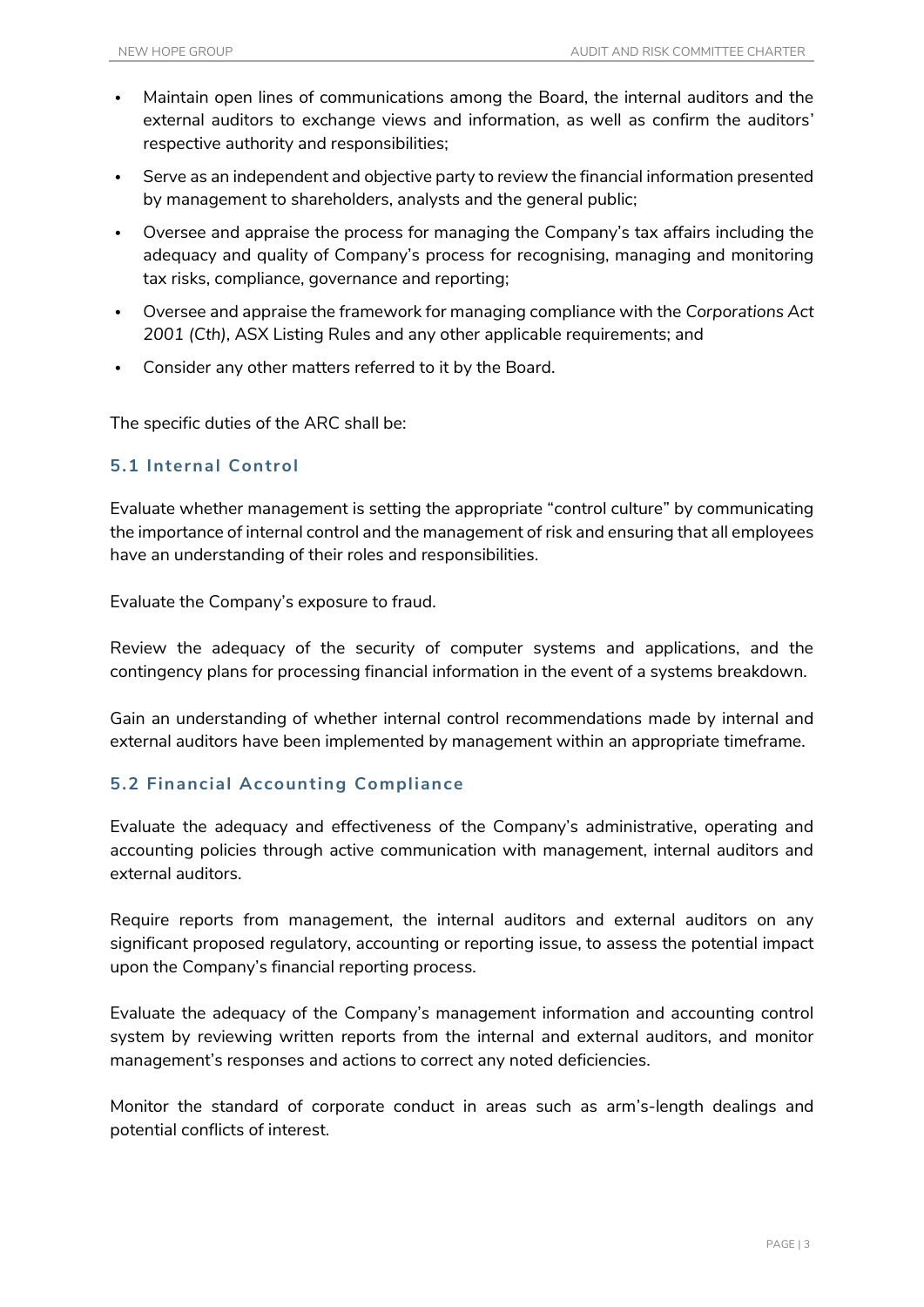#### **5.3 External Reporting**

Review all financial reports and any correspondence regarding the Company's financial reporting or related matters prior to their public release. Review significant accounting and reporting issues, including recent professional and regulatory pronouncements, and understand their impact on the financial statements.

Gain an understanding of the current areas of greatest financial risk and how management is managing these effectively.

Review the annual and half year financial statements, announcement of results to the Australian Securities Exchange (**ASX**) with the Chief Executive Officer, the Chief Financial Officer and the external auditors, and recommend acceptance to the Board, with particular reference to:

- The nature and impact of any changes to accounting policies and practices;
- Major judgmental areas;
- Outstanding contingent liabilities, including existing and potential legal actions against the Company, its subsidiaries or the Board;
- Significant adjustments resulting from the audit; and
- Compliance with accounting standards and the *Corporations Act 2001 (Cth*), ASX Listing Rules and other legislative and reporting requirements.

Review the other sections of the annual report before its release and consider whether the information is understandable and consistent with members' knowledge about the Company and its operations.

Receive sign-off from the HSEP for any remuneration and health, safety and environmental reporting to be included in the annual report or other public reporting.

#### **5.4 External Audit**

Recommend to the Board annually or as otherwise determined by the Board, the appointment of external auditors.

Discuss problems and reservations arising before the interim and final results, and any matters the external auditor may wish to discuss. The ARC, or the Chair of the ARC, may meet with the external auditors, in the absence of management as requested by either the ARC or the external auditors.

Review reports prepared by external audit and management's response. Review all representation letters signed by management and be satisfied that the information provided is complete and appropriate.

Periodically assess the external auditor's independence by considering the relationships and services provided by the external auditors and others that may lead to actual or perceived lack of independence.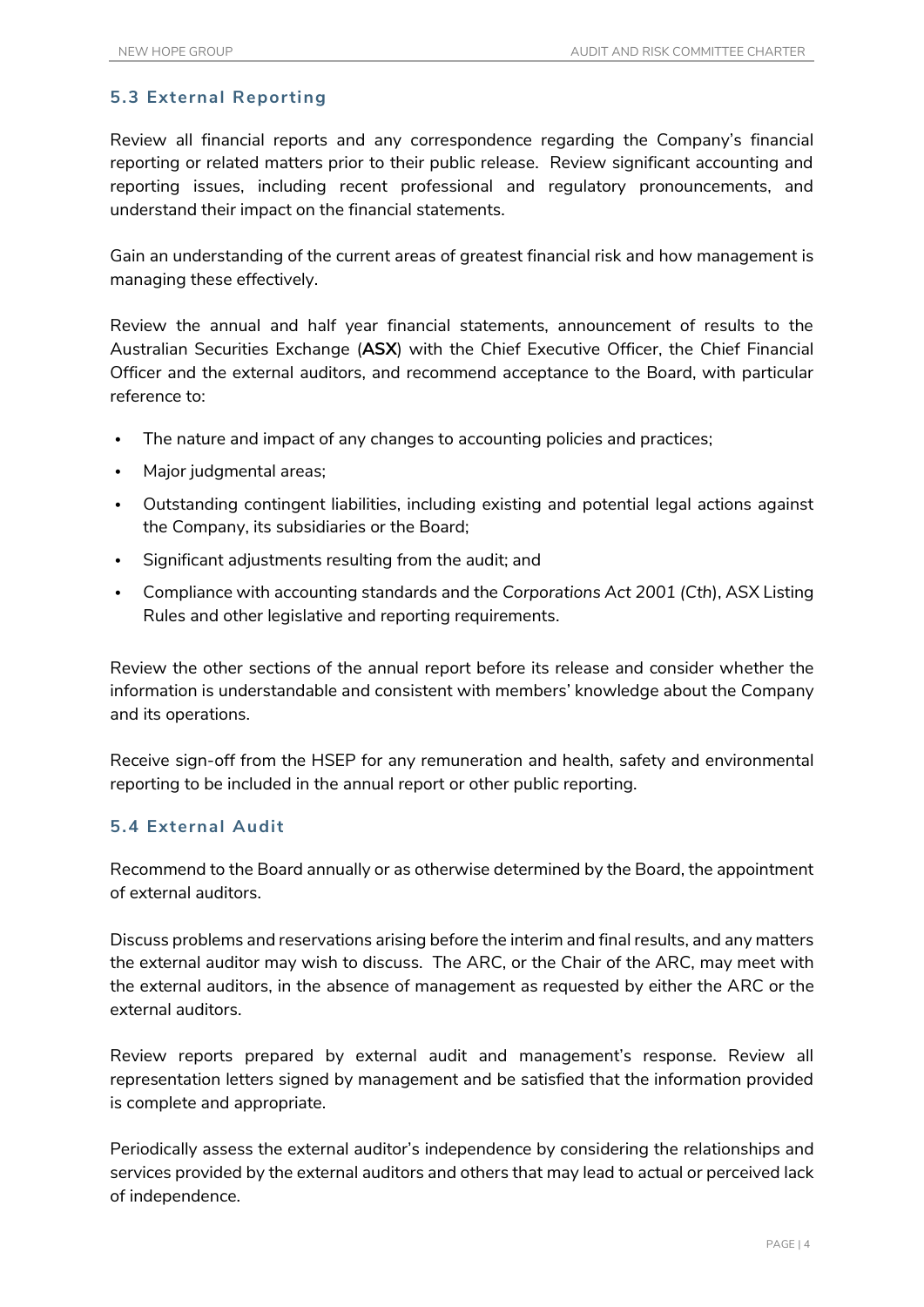The external auditors may be permitted to provide non-audit services where their detailed knowledge of the Company's activities could permit cost and output efficiencies, provided stringent independence requirements are satisfied. These services, based on recommendations from management, must be approved by the ARC.

The ARC will require the external auditors to confirm, in writing, that they have complied with all professional and regulatory requirements relating to auditor independence prior to the announcement of the results for each period.

The ARC will recommend to the Board, on a totally transparent basis, the appropriate disclosure in the Financial Statements of the details of fees paid to the external auditors.

#### **5.5 Internal Audit**

Recommend to the Board the appointment of the internal auditor, with the internal auditor reporting directly to the Chair of the ARC.

Review the activities and resources of the internal audit function and ensure no unjustified restrictions or limitations are made.

Ensure coordination between the internal and external auditors and management.

Consult with the HSEPC on the coordination of audit activities which involve health and safety matters.

Monitor the progress of the internal audit program and, together with any additional investigative reviews, consider the implications for the control environment. Meet separately with the internal auditor to discuss any matters that the ARC or the internal auditor believe should be discussed privately.

#### **5.6 Risk Management**

Oversee and appraise the adequacy and quality of Company's process for recognising, managing and monitoring risks associated with its operations and conduct of its business activities.

At least annually, in conjunction with the HSEPC and in consultation with relevant Company executives and responsible employees, the ARC must review the Company's risk register and risk management framework and agree the allocation of responsibility by respective committee per identified risk. The ARC will have primary responsibility for the risks allocated to it.

Periodically review (and provide recommendations to the Board for the approval of):

- the Company's risk profile; and
- the Strategic and Corporate Risk Management Framework.

Oversee material risks and controls and participate relevantly in risk review workshops conducted by Company executives and responsible employees.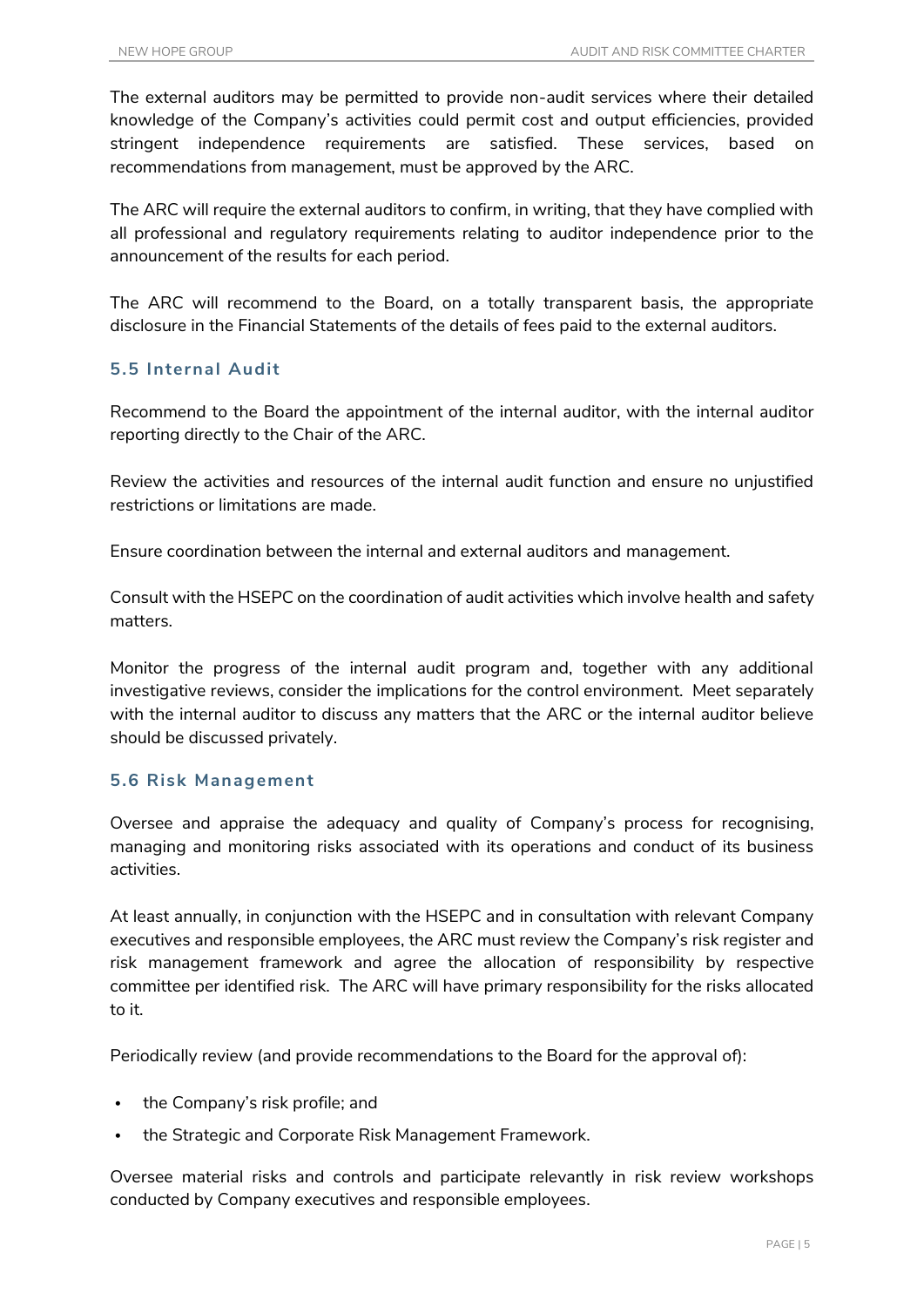Ensure the Company engages or employs people with the requisite skills, capability and experience to manage the Company's processes for recognising, managing and monitoring risks associated with its operations and conduct of its business activities (**Risk Management People**)

Review and monitor the Corporate Risk Management Plans and Risk Reports from Risk Management People and Executive Leadership Team.

Provide an advisory role to Risk Management People to ensure appropriate mitigation strategies are implemented by the individual business units and operational groups. This includes compliance with the risk appetite as set by the Board.

Monitor and review plans and reports prepared by Risk Management People.

Review the insurance program at least annually.

#### **5.7 Tax Compliance**

Oversee and appraise the adequacy and quality of Company's process for recognising, managing and monitoring tax risks.

Oversee and appraise the tax governance processes of the Company to ensure these are adequate for tax compliance matters to be managed.

Gain an understanding of any current or pending changes in tax legislation or guidance and how management are effectively addressing.

Receive and consider updates from management on the status of tax compliance for the Company.

Review annually the Company's tax report to be released with the annual financial statements to ensure the information is consistent and relevant for public reporting and in line with the tax transparency code formally adopted by the Company.

#### **5.8 Compliance**

Review the framework for identifying, monitoring and managing compliance with laws and regulations.

Obtain regular updates from management in relation to compliance with significant statutory requirements.

#### **5.9 Other Responsibilities**

Review and monitor the governance and audit frameworks for all group business interests.

Review and monitor related party transactions. Perform other oversight functions as requested by the Board.

Identify and direct any special projects or investigations deemed necessary.